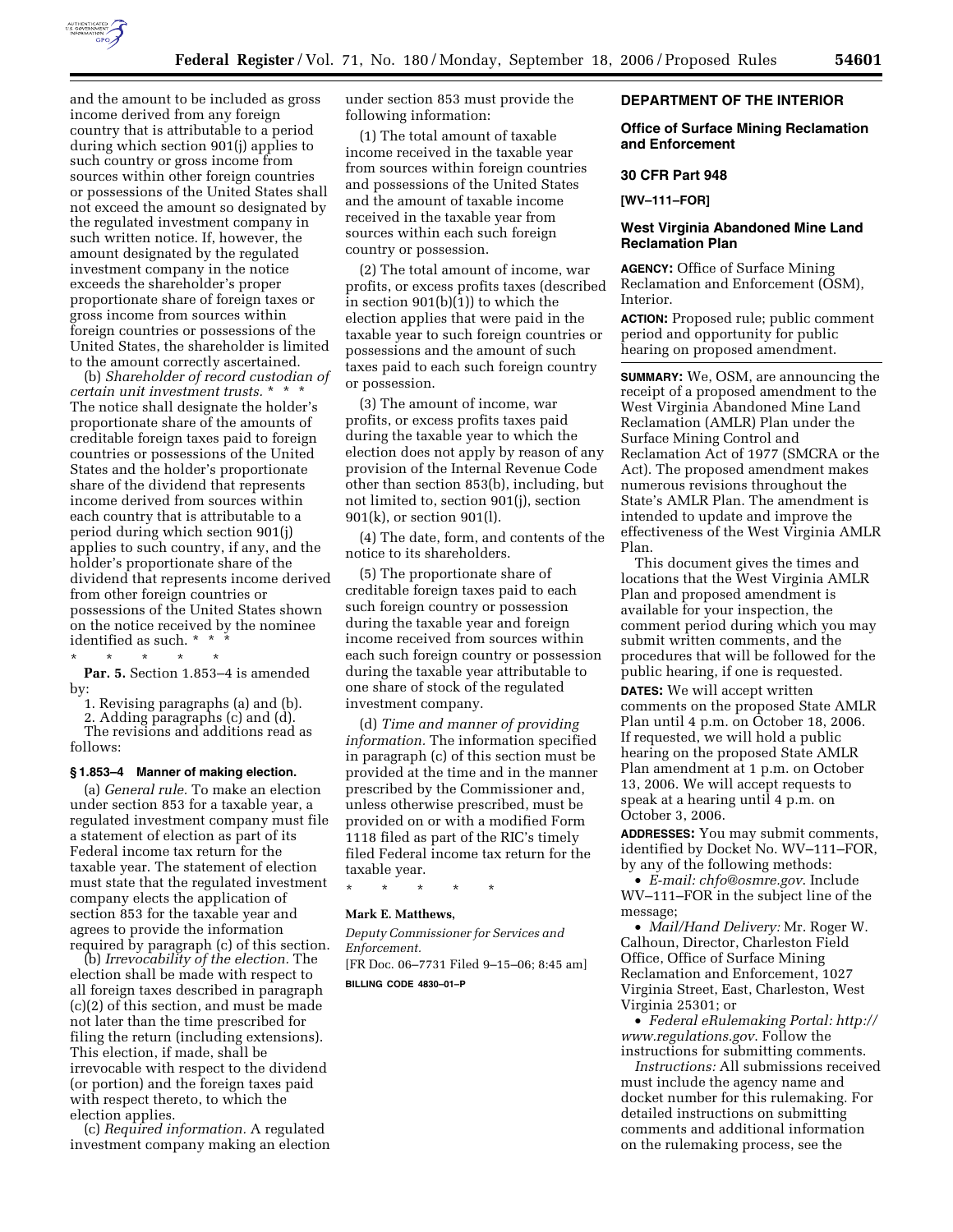''Public Comment Procedures'' heading in the **SUPPLEMENTARY INFORMATION** section of this document. You may also request to speak at a public hearing by any of the methods listed above or by contacting the individual listed under **FOR FURTHER INFORMATION CONTACT**.

*Docket:* You may review copies of the West Virginia AMLR Plan, this amendment, a listing of any scheduled public hearings, and all written comments received in response to this document at the addresses listed below during normal business hours, Monday through Friday, excluding holidays. You may also receive one free copy of this amendment to the AMLR Plan by contacting OSM's Charleston Field Office listed below.

Mr. Roger W. Calhoun, Director, Charleston Field Office, Office of Surface Mining Reclamation and Enforcement, 1027 Virginia Street, East, Charleston, West Virginia 25301, Telephone: (304) 347–7158. E-mail: *chfo@osmre.gov*.

West Virginia Department of Environmental Protection, 601 57th Street, SE, Charleston, WV 25304, Telephone: (304) 926–0485.

In addition, you may review a copy of the AMLR Plan amendment during regular business hours at the following locations:

- Office of Surface Mining Reclamation and Enforcement, Morgantown Area Office, 604 Cheat Road, Suite 150, Morgantown, West Virginia 26508, Telephone: (304) 291–4004. (By Appointment Only)
- Office of Surface Mining Reclamation and Enforcement, Beckley Area Office, 313 Harper Park Drive, Suite 3, Beckley, West Virginia 25801, Telephone: (304) 255–5265.

**FOR FURTHER INFORMATION CONTACT:** Mr. Roger W. Calhoun, Director, Charleston Field Office, Telephone: (304) 347– 7158. E-mail: *chfo@osmre.gov*.

### **SUPPLEMENTARY INFORMATION:**

- I. Background on the Abandoned Mine Land Reclamation Program
- II. Description of the Proposed AMLR Plan Amendment
- III. Public Comment Procedures
- IV. Procedural Determinations

# **I. Background on the Abandoned Mine Land Reclamation Program**

The West Virginia AMLR Program was established by Title IV of SMCRA (30 U.S.C. 1201 *et seq.*) in response to concerns over extensive environmental damage caused by past coal mining activities. The program is funded by a reclamation fee collected on each ton of coal that is produced. The money collected is used to finance the

reclamation of abandoned coal mines and for other authorized activities. Section 405 of the Act allows States and Indian Tribes to assume exclusive responsibility for reclamation activity within the State or on Indian lands if they develop and submit to the Secretary of the Interior for approval, a program (often referred to as a plan) for the reclamation of abandoned coal mined lands. The West Virginia AMLR Plan was approved by OSM effective February 23, 1981. You can find additional information about the West Virginia AMLR Plan at 30 CFR 948.20, 948.25, and 948.26.

# **II. Description of the Proposed AMLR Plan Amendment**

By letter dated June 27, 2006 (Administrative Record Number WV– 1469), the West Virginia Department of Environmental Protection (WVDEP), Office of Abandoned Mine Lands and Reclamation submitted an amendment to its AMLR Plan under SMCRA (30 U.S.C. 1201 *et seq.*). The amendment consists of numerous changes throughout the AMLR Plan, some of which concern the AML Enhancement Rule. In its submittal of the amendment, the WVDEP stated that the revision incorporates the AML Enhancement Rule at 30 CFR Parts 707 and 874, as published by OSM in the **Federal Register** on Friday, February 12, 1999 (64 FR 7470–7483).

In its submittal letter, the State noted that the amendment also contains minor organizational and operational changes. Minor changes, such as organizational changes, re-numbering of sections, updating the name of departments or agencies, deletion of historical narrative, and the correction of typographical and grammatical errors, are non-substantive changes that do not affect the basis of the original approval of the West Virginia AMLR Plan. Therefore, these minor changes are hereby approved, and we will not identify such nonsubstantive changes in this notice.

West Virginia proposes the following amendments to the State's AMLR Plan:

## *Introduction*

# *Part B, State Reclamation Plan*

This part contains additions and deletions of historical information about the West Virginia AMLR Plan. This section also states that the amendment will update the organization of the Office of Abandoned Mine Lands and Reclamation and establish the Abandoned Mine Lands and Reclamation Enhancement Rule.

Section II. Purposes of the State Reclamation Program

Language is deleted and added to clarify that projects are selected on the basis of the priorities identified at W. Va. Code 22–2–4.

Section III. Criteria for Ranking and Identifying Projects To Be Funded

A. Identification of problems. The State has deleted language concerning examples of data provided by contributors to the Abandoned Mine Land Inventory System (AMLIS).

B. Prioritization of problems. Language is added to clarify that projects are selected on the basis of the priorities identified at W. Va. Code 22–  $2 - 4$ .

B.4: This paragraph is deleted and formerly identified as priority 4 projects, research and demonstration projects.

# *Factors Considered for Reclamation Project Evaluation*

Item 1. The State has deleted related language concerning research projects.

Item 6.(e). The existing language is deleted concerning waiving any requirement that a reclamation contractor obtain a reclamation permit to extract or remove coal if the waiver will facilitate removal of coal and the mining is incidental to the project. In its place, the following language has been added:

(e) Abandoned Mine Lands and Reclamation Enhancement Rule, as used in this part, the following definitions have the specific meaning;

*Definitions:* Extraction of coal as an incidental part means the extraction of coal which is necessary to enable the construction to be accomplished. For this purpose of this part, only that coal extraction from within the right-of-way. In the case of a road, railroad, utility line or other such road construction, or within the boundaries of the area directly affected by other types of government-financed construction, may be considered incidental to that construction and shall be subject to the requirements of Chapter 22, Article 3, Section 26, Paragraph b, of the Code of West Virginia, legislative rules and this plan. Extraction of coal outside the right-of-way or boundary of the area directly affected by the construction shall be subject to the requirements of Chapter 22, Article 3 of the Code of West Virginia, and the rules promulgated thereunder.

Government financing agency means a Federal, State, county, municipal, or local unit of government, or a department, bureau, agency or office of the unit which, directly or through another unit of government, finances construction.

Government-financed construction means construction funded at 50 percent or more by funds appropriated from a government financing agency's budget or obtained from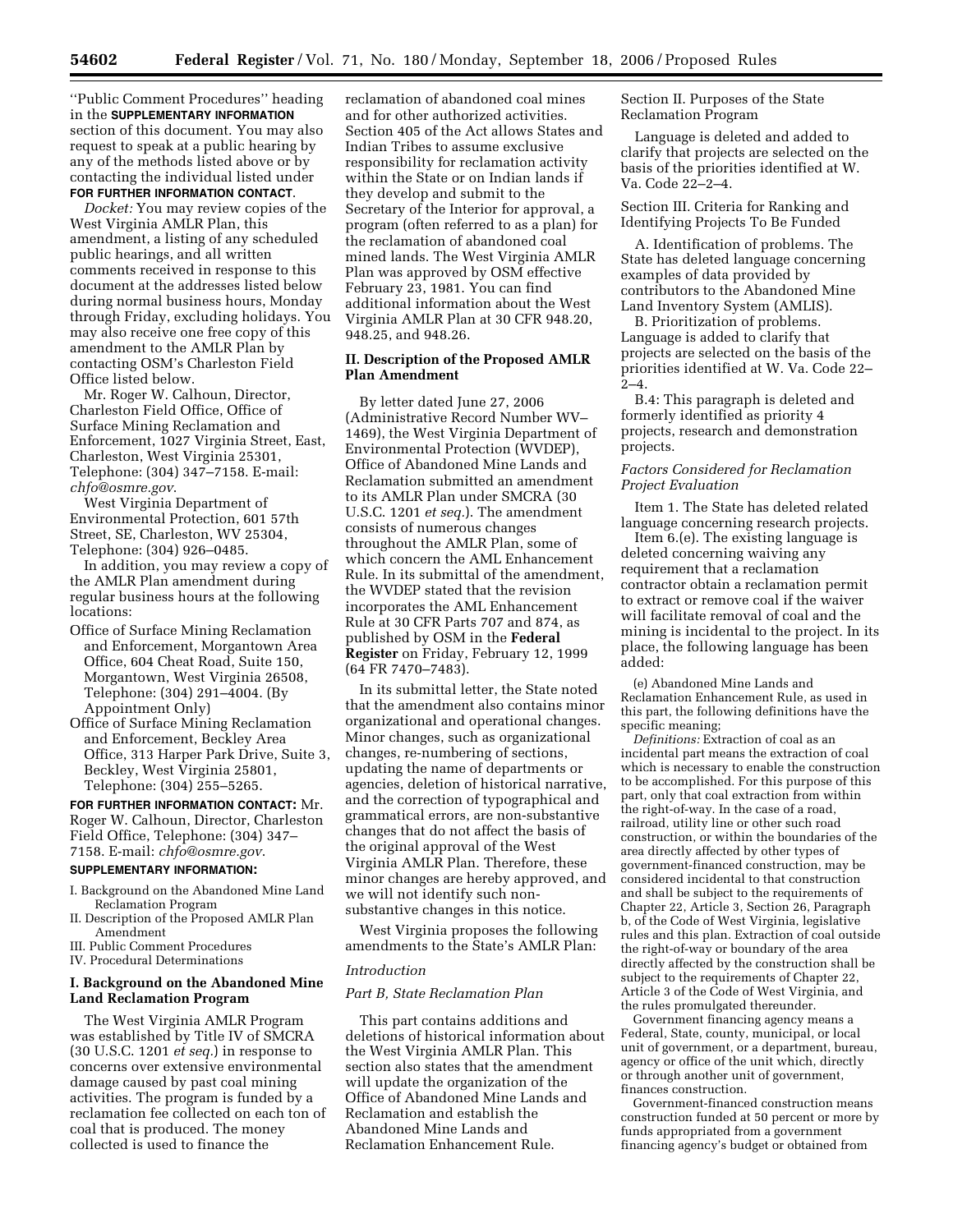general revenue bonds. Government financing at less than 50 percent may qualify if the construction is undertaken as an approved AML reclamation project under Chapter 22, Article 2 of the Code of West Virginia. Construction funded through government financing agency guarantees, insurance, loans, funds obtained through industrial revenue bonds or their equivalent, or in-kind payments does not qualify as government-financed construction.

(i) The Abandoned Mine Land Program (AML) shall work in consultation with the Title V regulatory authority to administer these provisions.

(I) To qualify as a Federal, State, county, Municipal, or other local governmentfinanced highway or other construction project, the construction must be funded at fifty percent (50%) or more by the relevant government agency. Funding at less than fifty percent (50%) may qualify if the construction is undertaken as an approved AML Reclamation contract.

(II) For reclamation projects receiving less than fifty percent (50%) government funding because of planned coal extraction, AML may qualify if the construction is undertaken as an approved Reclamation project under Title IV of SMCRA. AML shall consult with [the] Title V regulatory authority to make the following determinations.

WVDEP must determine the following: (A) The likelihood of the coal being mined under a surface mining permit. This determination must take into account available information such as:

(a) Coal reserves from existing mine maps or other sources;

(b) Existing environmental conditions;

(c) All prior mining activity on or adjacent to the site;

(d) Current and historic coal production in the area; and

(e) Any known or anticipated interest in mining the site.

(B) The likelihood that nearby or adjacent mining activities might create new environmental problems or adversely affect existing environmental problems at the site.

(C) The likelihood that reclamation activities at the site might adversely affect nearby or adjacent mining activities.

III. If OAML&R [Office of Abandoned Mine Lands and Reclamation] and DMR (Division of Mining and Reclamation) decide to proceed with the reclamation project, then they must concur in the following determinations:

(A) The determination of the limits on any coal refuse, coal waste, or other coal deposits which can be extracted under the exemption contained in CSR 38–2–3.31.

(B) The delineation of the boundaries of the Abandoned Mine Lands Project.

IV. Documentation.

(A) The following documentation must be included in the AML&R case file:

(a) The determinations made under sections e.i.II. and e.i.III.

(b) The information taken into account in making the determinations; and

(c) The names of the parties making determinations.

V. Special requirements.

(A) For each project, OAML&R must do the following;

(a) Characterize the site in terms of mine drainage, active slides and slide-prone areas, erosion and sedimentation, vegetation, toxic materials, and hydrologic balance;

(b) Ensure that the reclamation project is conducted in accordance with the provision of 30 CFR Subchapter R and CSR 59–1 *et seq.* 

(c) Develop specific site reclamation requirements, including performance bond in accordance with West Virginia Code 22–3– 26(b); and

(d) Require the contractor conducting the reclamation to provide prior to the time reclamation begins applicable documents that clearly authorize the extraction of coal and payment of royalties.

VI. Limitation.

If the reclamation contractor extracts coal beyond the limits of the incidental coal specified in paragraph e.i.III.A. of this section, the contractor must obtain a permit under CSR 38–2 *et seq.* for mining such coal.

Item 6.(g). The existing language concerning the recovery of coal from refuse piles, impoundments, or abandoned mine workings containing coal is deleted.

Item 8. This item concerns the probability of post-reclamation management, maintenance and control of the area consistent with the reclamation completed. Language is deleted concerning requesting information from field offices ''well in advance of submitting a Construction Grant to OSMRE.'' A sentence concerning public meetings is deleted. Finally, a sentence is deleted concerning submittal of site selections and information to OSM after the intensive investigation process.

Section IV. Coordination of Reclamation Work Among Abandoned Mine Land Programs

Under the paragraph concerning the Rural Abandoned Mine Land Program (RAMP), new paragraph three is added to read as follows:

3. The Office of Surface Mining has the responsibility for funding the Appalachian Clean Streams Initiative (ACSI), Watershed Cooperative Agreement (WCA) program, and the Federal Reclamation Program.

The ACSI began as a broad based program to eliminate acid mine drainage from abandoned coal mines. The mission of the ASCI is to facilitate and coordinate citizen groups, university researchers, the coal industry, corporations, the environmental community, and local, state, and Federal government agencies that are involved in cleaning up streams polluted by acid mine drainage.

The WCA program, as part of the ACSI, funds are available to award cooperative agreements to not-for-profit organizations, especially small watershed groups, that undertake local acid mine drainage reclamation projects. The maximum award amount for each cooperative agreement will normally be \$100,000.

# Section VI. Reclamation on Private Land

Subsection H. Under contractor responsibilities, four items are deleted at the end of this subsection concerning waste sites that are used in conjunction with an abandoned mine land project.

Section VIII. Public Participation and Agency Review

(1) State Plan Revision.

Paragraph (a), concerning public participation, has been revised with several additions and deletions in the statement of public notice that was published in West Virginia regarding the current amendment. The language being revised related to an amendment to the AMLR Plan dating to 1987.

The State also amended a paragraph concerning conducting a public meeting prior to submitting a grant application. References to grant applications are deleted and other language added relating to non-emergency construction projects. As amended, the paragraph provides as follows:

Prior to submission(s) of a non-emergency construction project to the OSM for the issuance of an Authorization to Proceed (ATP), the WVDEP will conduct at least one public meeting in Charleston, West Virginia to describe the project submittal's contents. Additional public meetings may be conducted in other appropriate locations for specific sites in the non-emergency construction project in the following cases:

In other areas, references to grants have been deleted, a reference to a grant has been changed to ''non-emergency construction project,'' and the words ''environmental assessment'' have been deleted in two places. Finally, at item (1) under the sentence ''the Environmental Assessments may be reviewed by the following agencies,'' a reference to the ''Office of Culture and History'' is deleted and replaced by ''State Historic Preservation Office.''

## IX. Administrative Framework

## A. Organizational (State Level)

In the second sentence, the description of the Office of Abandoned Mine Lands and Reclamation (OAML&R) has been changed from ''eight'' to ''six'' groups. Additionally, the following changes to the descriptions of the OAML&R have been made: ''Grants/Administration'' is now ''Administration;'' ''Design'' is now ''Project Design;'' ''In-House Design'' is deleted; ''Construction'' is changed to ''Project Construction;'' and ''Special Reclamation Program and Stream Restoration'' has been deleted. The word ''Morgantown'' has been deleted as a regional AML&R staff office. The following sentence is deleted: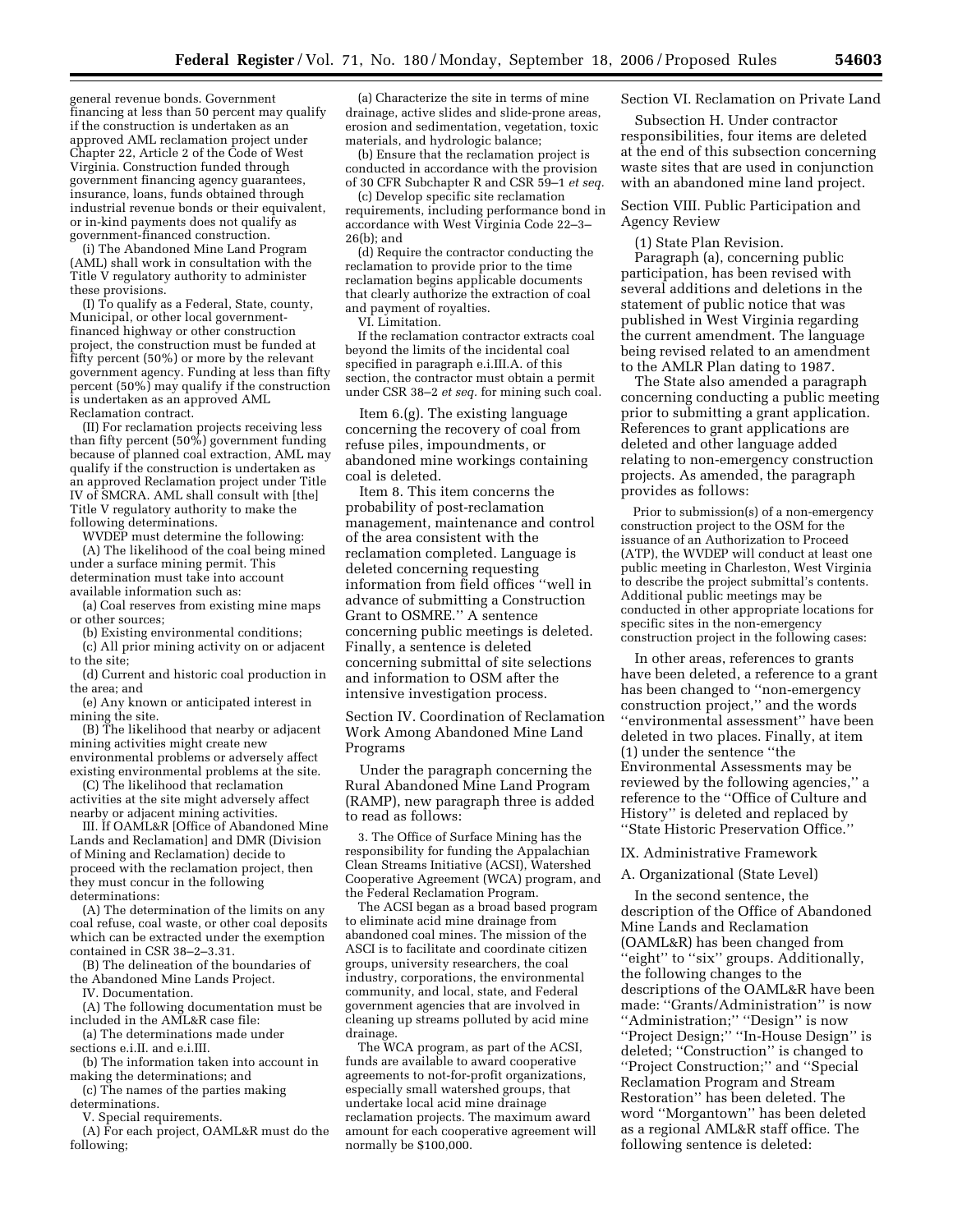Staff from each group is located in each regional office, as stated above and is accountable to the Engineer on day-by-day operations, with general guidance from the Nitro Headquarters.

Item 1. Under the sentence ''the program is served by the following groups,'' at Item 1., the heading ''Grant/ Administration'' is changed to ''Administration.'' Language is added to the end of the last sentence, and an additional sentence is added to read as follows:

They track expenditures as they relate to administrative and construction functions responsible for management of grants, budgets and financial administration of OAML&R. The Stream Restoration [Group] performing all program water monitoring functions.

Item 3. The heading of this item is changed from ''Planning Emergency Section'' to ''Planning Group.'' In the first sentence, the word ''selecting'' is deleted and is replaced by the word ''identifying.'' The sentence that states ''[a]nd preparing the construction grant application for submission to OSMRE'' is deleted. Reference to ''Construction Grant'' is deleted. The words ''in compliance with the National Environmental Policy Act (NEPA)'' are added following the words ''Environmental Assessment.'' Finally, the following existing last two sentences of Item 3 are deleted:

This group is also responsible for administering and conducting the Emergency Program. Please see the Emergency Program Amendment, which is attached to this document for a more detailed explanation of this component's function.

Item 4. Under Emergency Group, the second sentence, relating to an earlier Plan amendment, is deleted.

Item 5. Under Project Construction Group, the third sentence is deleted. The deleted sentence stated as follows: ''This group also may recommend Change Orders to the Director.''

Item 6. Under Project Design Group, this item is amended by deleting the words ''projects'' and ''reclamation of'' in the first sentence. The second sentence is amended by deleting language concerning ''open end'' contracts and adding language concerning design consultants. As amended, Item 6 provides as follows:

6. Project Design Group—This group approves all consultant plans and specifications involving abandoned mine land projects and oversees the Office In-House design whose function of this component is to survey and design smaller abandoned mine land and bond forfeiture reclamation projects. They also evaluate and select design consultants [to] perform all necessary preparation of plans and

specifications for projects. This group also administers exploratory drilling, aerial mapping and surveying contracts. The plans and specifications are used by contractors to bid on jobs.

Items 7 and 8. These items have been deleted and provided as follows:

7. Special Reclamation—The function of this component is to oversee reclamation of bond forfeiture projects. This includes bidding and inspections of reclamation projects which are paid for with bonds from forfeited permits.

8. Stream Restoration—This group is involved with the treatment of acid mine drainage.

### B. Personnel Policies

In the fourth paragraph, the address has been updated that identifies where copies of laws and regulations are available for public inspection as follows:

Copies of these laws and regulations are available for public inspection in the offices of the WVDEP, 601 57th Street SE., Charleston, West Virginia 25304.

The paragraph concerning performing a function or duty under Title IV of SMCRA has been amended as follows:

All OAML&R personnel who perform a function or duty under Title IV of SMCRA, will complete and sign the standard ''conflict of interest'' form provided by OSM in accordance with West Virginia Code § 22–3– 31(a).

## C. Purchasing and Procurement

The existing language concerning the procedures concerning design consultant services is deleted and replaced with the following language:

a. Projects greater than \$250,000 (1) Requesting program office develops the Expression of Interest (EOI) purpose, project, and scope of work, evaluation criteria, and questionnaire for evaluation.

(2) The OAML&R must select a committee of three to five members to review the EOIs. All members must have training on the process prior to participating on the committee. They must select a chairperson for the committee.

(3) This list of committee members is forwarded to Administrative services [Services] for review and approval.

(4) Administrative Services forwards the package to the Purchasing Division for processing.

(5) [The] Purchasing Division reviews the package to determine accuracy and compliance of rules and law.

(6) If information is in compliance with WV Code 5G–1, the Purchasing Division places a Class II ad in the newspaper and publishes the EOI in the Purchasing Bulletin.

(7) The agency receives a copy of the EOI with the opening time and date established.

(8) On the EOI opening date, the Purchasing Division opens the EOIs and forwards the agency copies for review, along with a list of the firms submitting.

(9) A meeting should be set for committee members to develop a short list (minimum of three firms). This short list will be developed by a consensus decision of the committee. Both information provided in the EOI and personal knowledge of a firm by a committee member or members can be used in developing the short list. Scores are not used to develop the short list.

(10) After developing the short list, the committee shall score each short listed firm based on the evaluation criteria described in the EOI. Each firm begins with a score of 100 points and points are deducted based on the Consultant Qualification Evaluation. When points are deducted, the reason for the deductions must be provided. Reasons for deductions must be consistent from one firm to another for each EOI. Partial point deductions are not allowed. Points may be deducted for not having enough staff to perform the job[,] but the description of that deduction can not specify any particular project (*i.e.*, DEP 11200). Points may not be deducted for using sub-consultants.

(11) The points for qualifications and work experience should total 80 points. The remaining 20 points shall be used for oral interviews. The 20 points for oral interview will give the agency some flexibility (*i.e.*, firms approach to the job, their creativeness). However, the point deductions must remain consistent. If five points are deducted for not meeting a prior project plan from one firm, then each firm that did not meet a prior project plan must have five points deducted.

 $(12)$   $\AA$  letter is prepared for the signature of all committee members to the Purchasing Division with the top three firms ranked in order by score.

(13) The consensus evaluation, signed letter, and the Certification of Non-Conflict of Interest form is forwarded to Administrative Services for review. After the review and approval by the agency procurement officer, this package is submitted to the Purchasing Division for review and approval.

(14) Once the evaluation is approved by the assigned Buyer, the Purchasing Divisions [Division's] Best Value Evaluation Committee convenes to review the request to ensure scores are fair and equitable.

(15) After the Purchasing Divisions [Division's] approval, the agency is notified to start negotiations with the top firm.

(16) A purchase order is prepared by the assigned Purchasing Division buyer. The bid file is prepared for the approval and signature process within the Purchasing Division.

(17) The bid file is forwarded to the Attorney Generals [General's] Office (AG) for review and approval as to form. Once approved by the AG, the bid file is returned to the Purchasing Division. The purchase order is issued and placed in the U.S. Mail.

(18) After receipt of the purchase order, the vendor can proceed with the project.

b. Projects less than \$250,000,

(1) The program office in charge of the project for which design services are needed selects a minimum of three firms which they know have design knowledge of the particular types of work associated with the particular project.

(2) After receipt of the questionnaire of qualifications, the program office rates those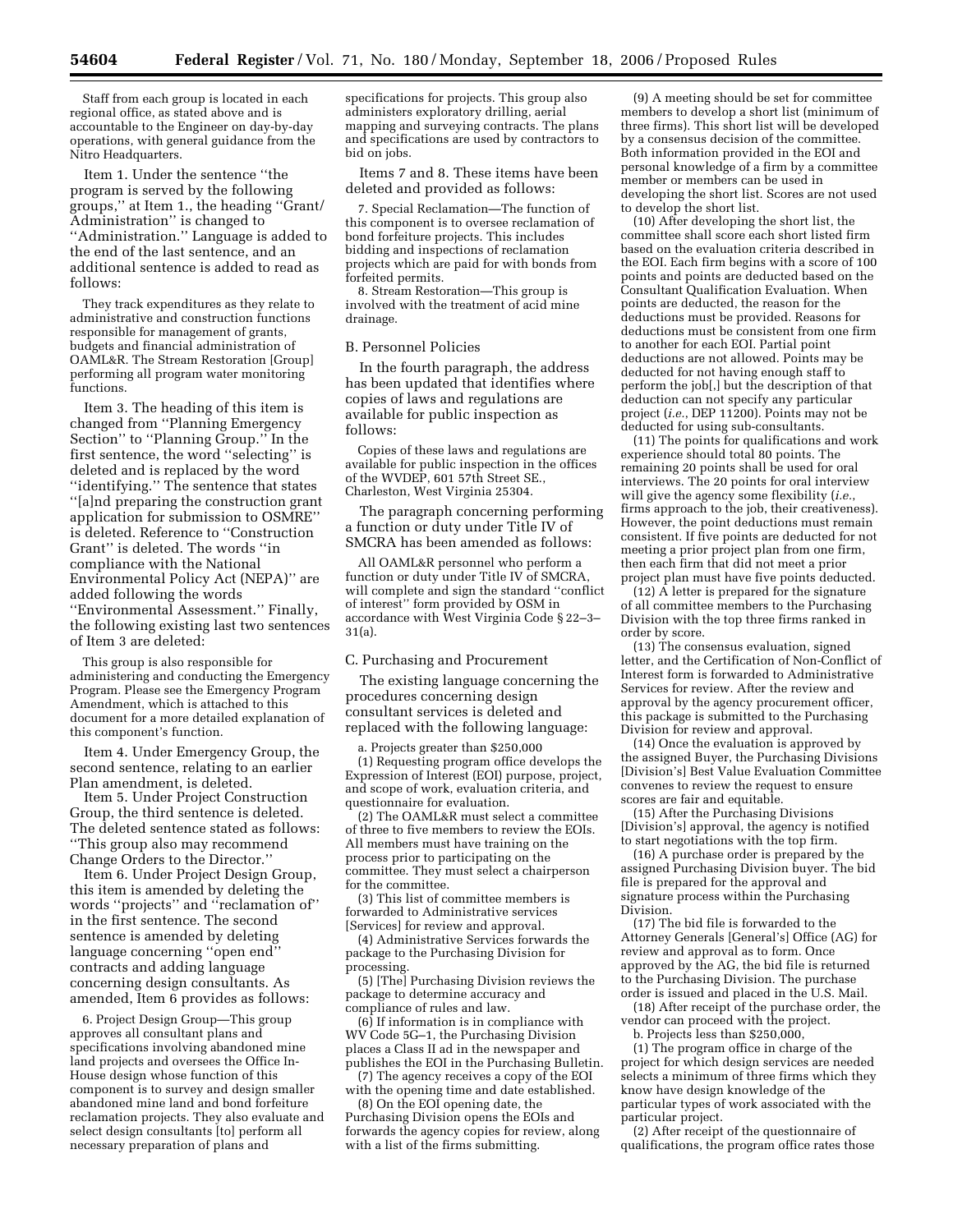firms on their qualifications. The same qualification as shown for the EOI is used to score each firm. The highest qualified firm is then contacted in the form of a work directive which sets up an on-site meeting to show the project and request a cost proposal.

(3) Costs are negotiated with that firm and if they reach an agreement, the appropriate paperwork is forwarded to administrative [Administrative] Services for review. If the cost negotiations are not successful with the first firm, you proceed with the next firm and follow that order until a cost is successfully negotiated.

(4) A purchase order is prepared by the assigned Purchasing Division Buyer. The bid file is prepared for the approval and signature process within the Purchasing Division.

(5) The bid file is forwarded to the Attorney Generals [General's] (AG) Office for review and approval as to form. Once approved by the AG, the bid file is returned to the Purchasing Division. The purchase order is encumbered and placed in the U.S. Mail.

c. Definitions.

Agency—DEP—Department of Environmental Protection.

Agreement—A document used to acquire services from a firm for a preset fee covering a specific period of time. Terms & conditions are outlined in this form. The WV–48 Agreement form is used for delegated purchases and, on certain occasions, for services over \$10,000 in the absence of any other formal written contract. The WV–48 must be completed, signed, and forwarded with other appropriate paperwork to the DEP Purchasing Office.

Best Value Purchasing—Purchasing methods used in awarding a contract based on evaluating and comparing all established quality criteria where cost is not the sole determining factor in the award.

Expression of Interest (EOI)—A best value purchasing tool used only in the selection of architects and engineers, which permits the state to award a contract to the most qualified firm at fair market value determined to be in the state's best interest.

FIMS—Financial Information Management System used by State agencies for recording financial information and encumbrances.

No-Debt Affidavit—A form required to be completed by all firms prior to the award of a contract. In accordance with 5A–3–10A of the West Virginia Code, no contract or renewal of any contract may be awarded to any vendor who is a debtor to the State of West Virginia in an aggregate amount of \$5,000 or more. This form must be submitted with the purchase order recommendation.

Program Office—Any of the offices within DEP (Division of Mining and Reclamation, Division of Land Restoration, Division of Water and Waste Management, Division of Air Quality, Office of Explosives & Blasting, Office of Abandoned Mine Lands, Office of Oil & Gas, Office of Legal Services, Office of Information Technology, Environmental Enforcement, Office of Environmental Remediation, and Administration/Executive Office.

Purchase Order—A document issued by the Purchasing Division (WV–16) used to

execute a purchase transaction with a vendor. It serves as notice to a vendor that an award has been made.

Specifications—A detailed description of a commodity or service to be included in a solicitation or bid or an awarded contract.

Team—Team Effort for Acquisition Management

Existing paragraph (d) concerning ''Construction Contracts'' has been deleted in its entirety.

### D. Accounting System

Item 2. The words ''permanent posting charge number'' and ''posting charge'' have been deleted and replaced by the words ''project number.''

Item 3. The words ''as close as possible'' have been deleted and replaced with the words ''within specified limits.''

Item 4. In the first sentence, the word ''when'' is inserted between the word ''and'' and the phrase ''this office receives.'' Also, the words ''posting charge'' are deleted and replaced by the word ''project,'' and the words ''line item number'' are deleted and replaced by the words ''object code.''

#### *Emergency Reclamation Program*

A. Designated Agency by Governor To Receive Grants To Administer Emergency Programs

The second sentence is amended by adding a phrase to clarify that WVDEP was ''formerly the West Virginia Department of Energy.''

B. Legal Opinion From State Attorney General Regarding Emergency Program Administration

In the second sentence, the citation ''WV Code Section 22–3'' is deleted, and in the third sentence, the citation "Chapter  $22-3-4(b)(1)(A)$ " is changed to ''Chapter 22–2–4(b)(1)(A).'' In the language that follows the corrected citation to Chapter  $22-2-4(b)(1)(A)$ , at (b)(A), the reference to Title ''38'' is deleted and ''59'' is added in its place.

C. Policies and Procedures Regarding the Emergency Reclamation Program

Item 6. Existing Item 6 concerns a public meeting for a previous amendment to the AMLR Plan and is being deleted.

# D. Administrative and Managerial Structure

Item 2. The following language is being deleted at the beginning of Item 2:

Six of the positions assigned to the Emergency Group of the Abandoned Mine Lands and Reclamation Section consist of technical personnel. These positions include 5 inspectors and 2 engineers.

The last sentence at the end of the existing second paragraph is being deleted. That sentence stated that ''[t]hese are all newly created positions.''

The last two sentences in the existing third paragraph (the second sentence contains a reference to page 75) are being deleted. In their place, a new sentence is added which states that ''[t]his procedures (*sic*) is in compliance to [with] the Department of Administration, Division of Purchasing.''

Item 3. Under (c) Immediate Followup, at (ii), language is being deleted concerning an engineer, realty specialist, and is replaced by the phrase ''appropriate personnel.'' Also, the last sentence is being deleted which provides that ''[t]his visit will be coordinated with the Federal Office of Surface Mining Reclamation and Enforcement.'' As amended, subparagraph (ii) reads as follows:

(ii) Appropriate personnel will be dispatched to the site as soon as possible if a valid emergency situation exists.

At paragraph (iv), ''color slides'' is being revised to ''photos.''

At paragraph (vi), the word ''appropriate'' is being added between the words ''conduct'' and ''appraisals.'' The words ''if indicated'' are deleted at the end of the sentence.

At paragraph (ix), the last sentence is deleted that reads: ''[t]he details of these procedures are in the Emergency Purchases Section.''

#### (d) Inspections

At paragraph (ii), the words ''their immediate supervisors, who will turn them into the Nitro'' are being deleted. In their place, the words ''Charleston-Kanawha City Headquarters'' are added.

#### F. Emergency Purchases

Item 6. This item is being deleted. The deleted language reads as follows:

6. In addition to the above stated procedure, at the time of this writing an open end or bilateral contract for construction services is being assembled which may be utilized for emergency services.

The following page shows the technical evaluation sheet used to assist in selecting consultants. The factors may be revised in the future to reflect different needs.

## G. Emergency Reclamation Activities

Language is being deleted that relates to the number of emergency projects completed as of 1987.

# Water Supply

In the first sentence, the word ''construction'' is deleted between the phrase ''to the State in its'' and the word ''grant.'' Also, the words ''any year'' are deleted from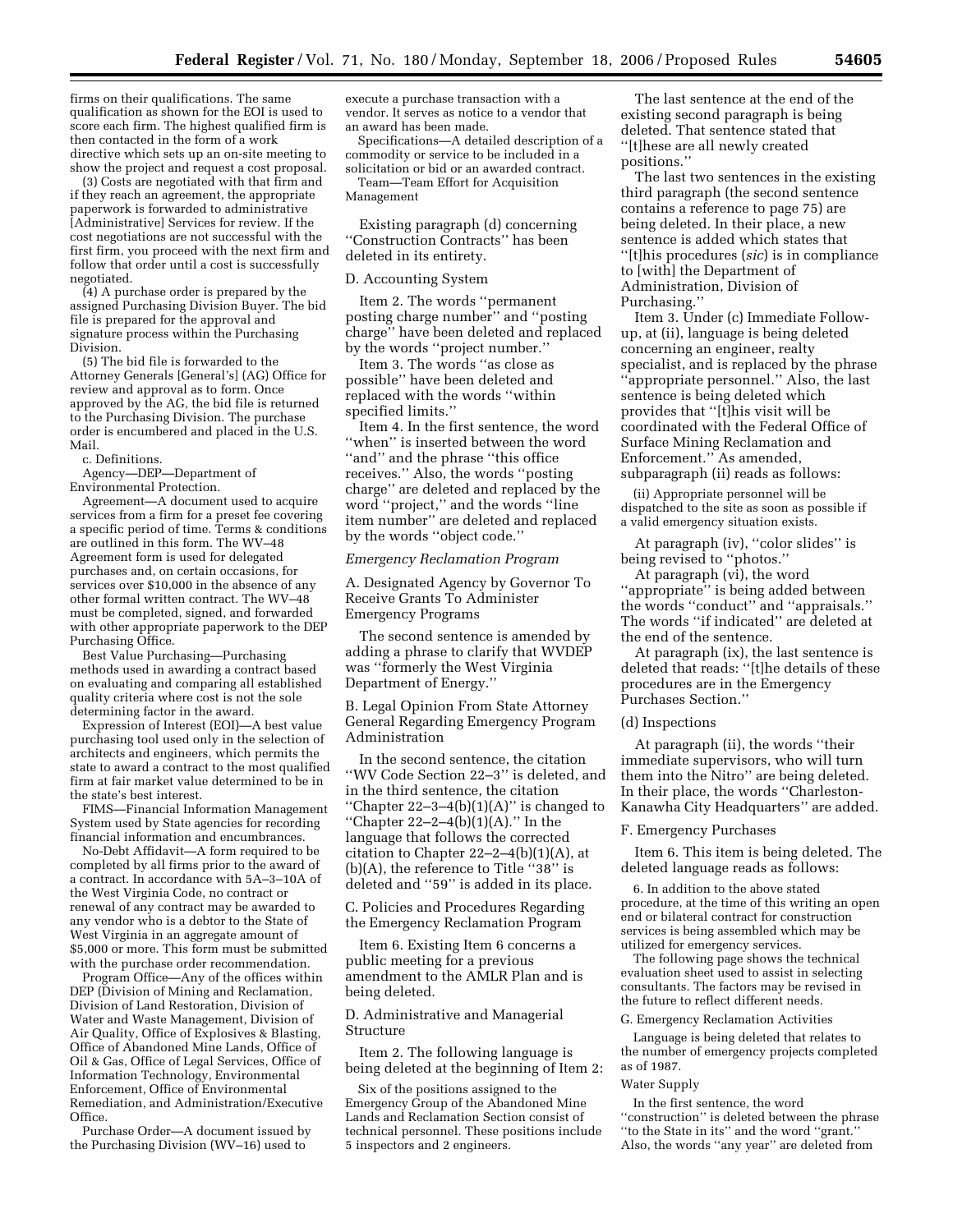between the word ''grant'' and the phrase ''for the purpose of replacing.''

# Target Areas For AML assistance

Item (3). In the second paragraph, the words ''and submitted to the Federal Office of Surface Mining for funding approval'' are deleted from the end of the first sentence. As revised, the sentence reads as follows: ''After a pool of eligible projects is determined, potential projects are selected.''

Revision to State Reclamation Plan Reflecting Amendments to Title IV of the SMCRA

A. Expanded Eligibility Criteria. Item (2). In the second paragraph, the citation ''45 FR 14810–14819 March 6, 1980'' is being deleted and replaced by the following citation: ''66 FR 31250–31258, June 11, 2001.''

B. Acid Mine Drainage Treatment and Abatement Program. Language is being amended concerning coordination between the State and the Natural Resources Conservation Service (NRCS). The State has deleted references to the Rural Abandoned Mine Program and to the U.S. Bureau of Mines. As amended, the language is as follows:

After consultation with the NRCS, the State may reclaim certain areas that are severely impacted by acid mine drainage. (This coordination will continue the already present cooperative effort between the State and the NRCS).

## **III. Public Comment Procedures**

Under the provisions of 30 CFR 884.15(a), we are requesting your comments on whether West Virginia's AMLR Plan amendment satisfies the applicable State reclamation plan approval criteria of 30 CFR 884.14.

The proposed amendments to the West Virginia AMLR Plan can be approved if:

1. The public has been given adequate notice and opportunity to comment and the administrative record does not reflect major unresolved controversies;

2. Views of other Federal agencies have been solicited and considered;

3. The State has the legal authority, policies, and administrative structure to carry out the State AMLR Plan;

4. The State AMLR Plan meets all the requirements of the Federal AMLR program provisions;

5. The State has an approved regulatory program; and

6. The State AMLR Plan is in compliance with all applicable State and Federal laws and regulations.

If we approve the proposed amendments, they will immediately become part of the West Virginia AMLR Plan.

# *Written Comments*

Send your written or electronic comments to OSM at the address given above. Your written comments should be specific, pertain only to the issues proposed in this rulemaking, and

include explanations in support of your recommendations. We may not consider or respond to your comments when developing the final rule if they are received after the close of the comment period (see **DATES**). We will make every attempt to log all comments into the administrative record, but comments delivered to an address other than the Charleston Field Office may not be logged in.

#### *Electronic Comments*

Please submit Internet comments as an ASCII or Word file avoiding the use of special characters and any form of encryption. Please also include ''*Attn*: SATS No. WV–111–FOR, and your name and return address in your Internet message. If you do not receive a confirmation that we have received your Internet message, contact the Charleston Field Office at (304) 347– 7158.

## *Availability of Comments*

We will make comments, including names and addresses of respondents, available for public review during normal business hours. We will not consider anonymous comments. If individual respondents request confidentiality, we will honor their request to the extent allowable by law. Individual respondents who wish to withhold their name or address from public review, except for the city or town, must state this prominently at the beginning of their comments. We will make all submissions from organizations or businesses, and from individuals identifying themselves as representatives or officials of organizations or businesses, available for public inspection in their entirety.

## *Public Hearing*

If you wish to speak at the public hearing, contact the person listed under **FOR FURTHER INFORMATION CONTACT** by 4 p.m. (local time), on October 3, 2006. If you are disabled and need special accommodations to attend a public hearing, contact the person listed under **FOR FURTHER INFORMATION CONTACT**. We will arrange the location and time of the hearing with those persons requesting the hearing. If no one requests an opportunity to speak, we will not hold a hearing.

To assist the transcriber and ensure an accurate record, we request, if possible, that each person who speaks at the public hearing provide us with a written copy of his or her comments. The public hearing will continue on the specified date until everyone scheduled to speak has been given an opportunity to be heard. If you are in the audience and

have not been scheduled to speak and wish to do so, you will be allowed to speak after those who have been scheduled. We will end the hearing after everyone scheduled to speak and others present in the audience who wish to speak, have been heard.

# *Public Meeting*

If only one person requests an opportunity to speak, we may hold a public meeting rather than a public hearing. If you wish to meet with us to discuss the proposed AMLR plan amendment, please request a meeting by contacting the person listed under **FOR FURTHER INFORMATION CONTACT**. All such meetings will be open to the public and, if possible, we will post notices of meetings at the locations listed under **ADDRESSES**. We will make a written summary of each meeting a part of the Administrative Record.

# **IV. Procedural Determinations**

# *Executive Order 12630—Takings*

This rule does not have takings implications. This determination is based on the analysis performed for the counterpart Federal regulation.

# *Executive Order 12866—Regulatory Planning and Review*

This rule is exempt from review by the Office of Management and Budget under Executive Order 12866.

# *Executive Order 12988—Civil Justice Reform*

The Department of the Interior has conducted the reviews required by section 3 of Executive Order 12988 and has determined that this rule meets the applicable standards of subsections (a) and (b) of that section. However, these standards are not applicable to the actual language of State or Tribal abandoned mine land reclamation plans and plan amendments because each program is drafted and promulgated by a specific State or Tribe, not by OSM. Decisions on proposed abandoned mine land reclamation plans and plan amendments submitted by a State or Tribe are based solely on a determination of whether the submittal meets the requirements of Title IV of SMCRA (30 U.S.C. 1231–1243) and 30 CFR part 884 of the Federal regulations.

## *Executive Order 13132—Federalism*

This rule does not have Federalism implications. SMCRA delineates the roles of the Federal and State governments with regard to the regulation of abandoned mine land reclamation programs. One of the purposes of SMCRA is to ''establish a nationwide program to protect society